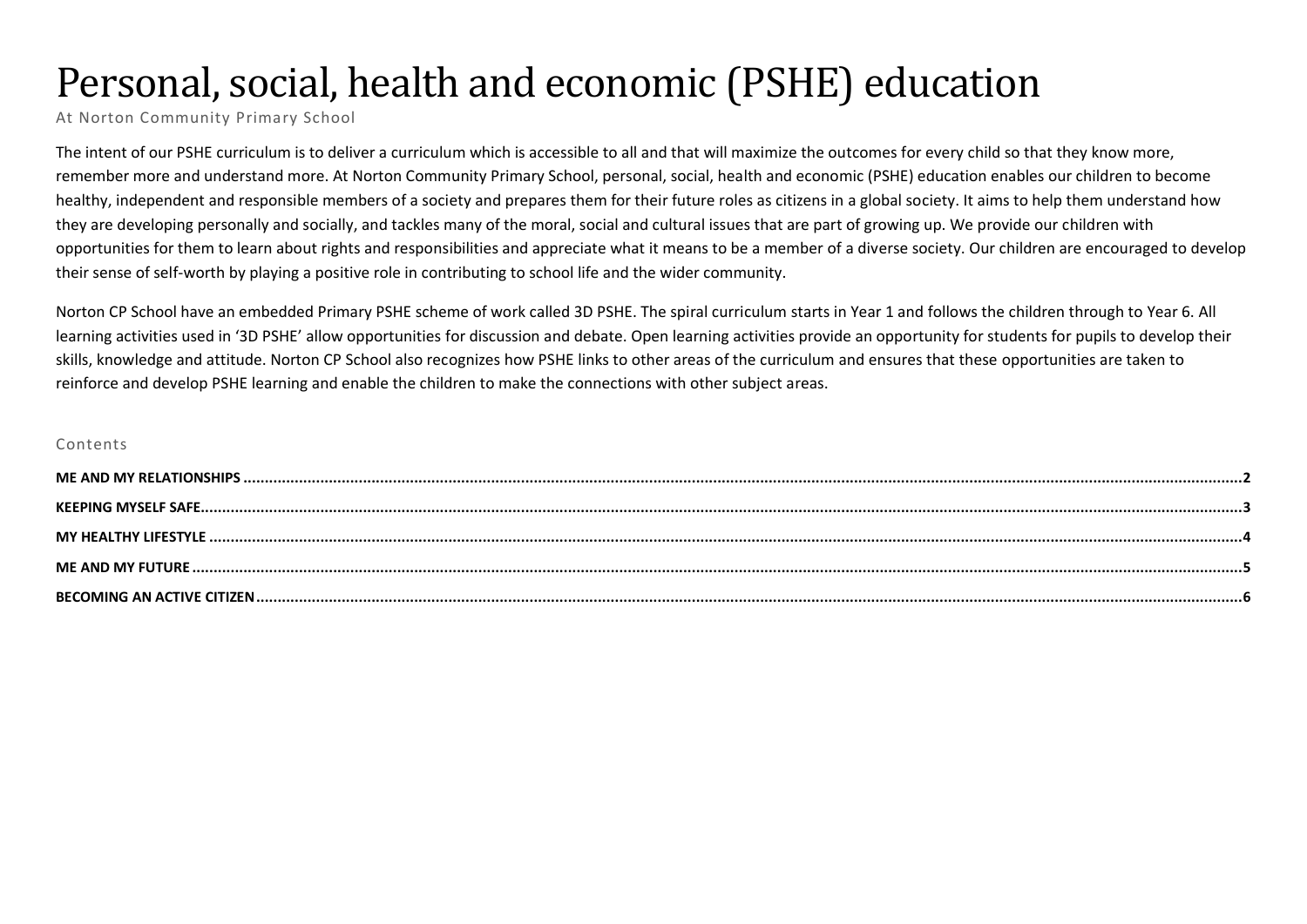# <span id="page-1-0"></span>Me and My Relationships

| <b>EYFS</b>                   | <b>Year One</b>          | <b>Year Two</b>          | <b>Year Three</b>      | <b>Year Four</b>        | <b>Year Five</b>         | <b>Year Six</b>         |
|-------------------------------|--------------------------|--------------------------|------------------------|-------------------------|--------------------------|-------------------------|
| Begin to make sense of        | Recognise and respect    | Know the characteristics | Identify ways to       | Have the skills to      | Have the skills to       | Know that relationships |
| their own life-story          | different types of       | of a healthy family life | maintain positive and  | manage relationships.   | develop healthy          | change over time and    |
| and family's history.         | relationships and know   | and the importance of    | healthy relationships. |                         | relationships and where  | the features of a       |
|                               | that family and friends  | caring for each other.   |                        | Understand that my      | to get support.          | positive relationship.  |
| Develop their sense of        | should care for each     |                          | Understand that        | body and emotions will  |                          |                         |
| responsibility and            | other.                   | Know when                | relationships may      | change over time.       | Know how to manage       | Recognise different     |
| membership of a               |                          | relationships both on    | change over time and   | Know the importance of  | relationships with peers | risks in different      |
| community.                    | Know when                | and offline make me      | how to ask for help if | looking after my body.  | both on and offline.     | situations both on and  |
|                               | relationships both on    | feel unhappy or unsafe   | this make me unhappy.  |                         |                          | offline and then decide |
| See themselves as a           | and offline make me      | and be able to ask for   |                        | Name people who look    | Understand the changes   | how to behave           |
| valuable individual.          | feel unhappy or unsafe   | help.                    | Judge what kind of     | after me and who will   | that happen during       | responsibly.            |
|                               | and be able to ask for   |                          | physical contact is    | help m.e                | puberty.                 |                         |
| Build constructive and        | help.                    | Know about the changes   | acceptable or          |                         | Understand simple, safe  | Understand how to look  |
| respectful                    |                          | that happen to our       | unacceptable.          | Know what being a       | routines to prevent the  | after my body and       |
| relationships.                | Know the names for the   | bodies as we grow        |                        | good friend means both  | spread illness and the   | health as I go through  |
|                               | main body parts          | Understand the           | Know that growing up   | on and offline.         | importance of            | puberty                 |
| <b>Express their feelings</b> | (including external      | importance of valuing of | brings opportunities   |                         | immunisation.            | Know about human        |
| and consider the              | genitalia) and why it is | one's own body and the   | and responsibilities.  | Learn to:               |                          | reproduction including  |
| feelings of others.           | important to keep them   | rights individuals have. |                        | Recognise a range of    | Name people who look     | conception.             |
|                               | private.                 |                          | Name people who look   | feelings and respond to | after me and who will    |                         |
| Form positive                 |                          | Name people who look     | after me and who will  | the feelings of others. | help me.                 | Name people who look    |
| attachments to adults         | Name people who look     | after me and who will    | help me.               |                         |                          | after me and who will   |
| and friendships with          | after me and who will    | help me.                 |                        |                         | Know what being a        | help me.                |
| peers.                        | help me.                 |                          | Know what being a      |                         | good friend means both   |                         |
|                               |                          | Know what being a good   | good friend means both |                         | on and offline.          | Know what being a       |
| Show sensitivity to           | Know what being a        | friend means both on     | on and offline.        |                         |                          | good friend means both  |
| their own and to              | good friend means both   | and offline.             |                        |                         | Learn to:                | on and offline.         |
| others' needs                 | on and offline.          |                          | Learn to:              |                         | Respond safely and       |                         |
|                               |                          | Learn to:                | Manage friendships and |                         | appropriately to adult,  | Learn to:               |
|                               | Learn to:                | Understand the           | difficult situations,  |                         | manage relationships     | Resist pressure to do   |
|                               | Play cooperatively,      | importance of trust,     | empathise, manage      |                         | with friends without a   | something wrong,        |
|                               | share, listen, respect,  | deal with negative       | change and challenge   |                         | physical reaction and be | manage disputes and     |
|                               | understand right and     | behaviours and respect   | stereotypes.           |                         | respectful and caring.   | realise the             |
|                               | wrong and be kind.       | the differences in       |                        |                         |                          | consequences of         |
|                               |                          | people and their         |                        |                         |                          | antisocial behaviour,   |
|                               |                          | backgrounds.             |                        |                         |                          | discrimination and hate |
|                               |                          |                          |                        |                         |                          | crime.                  |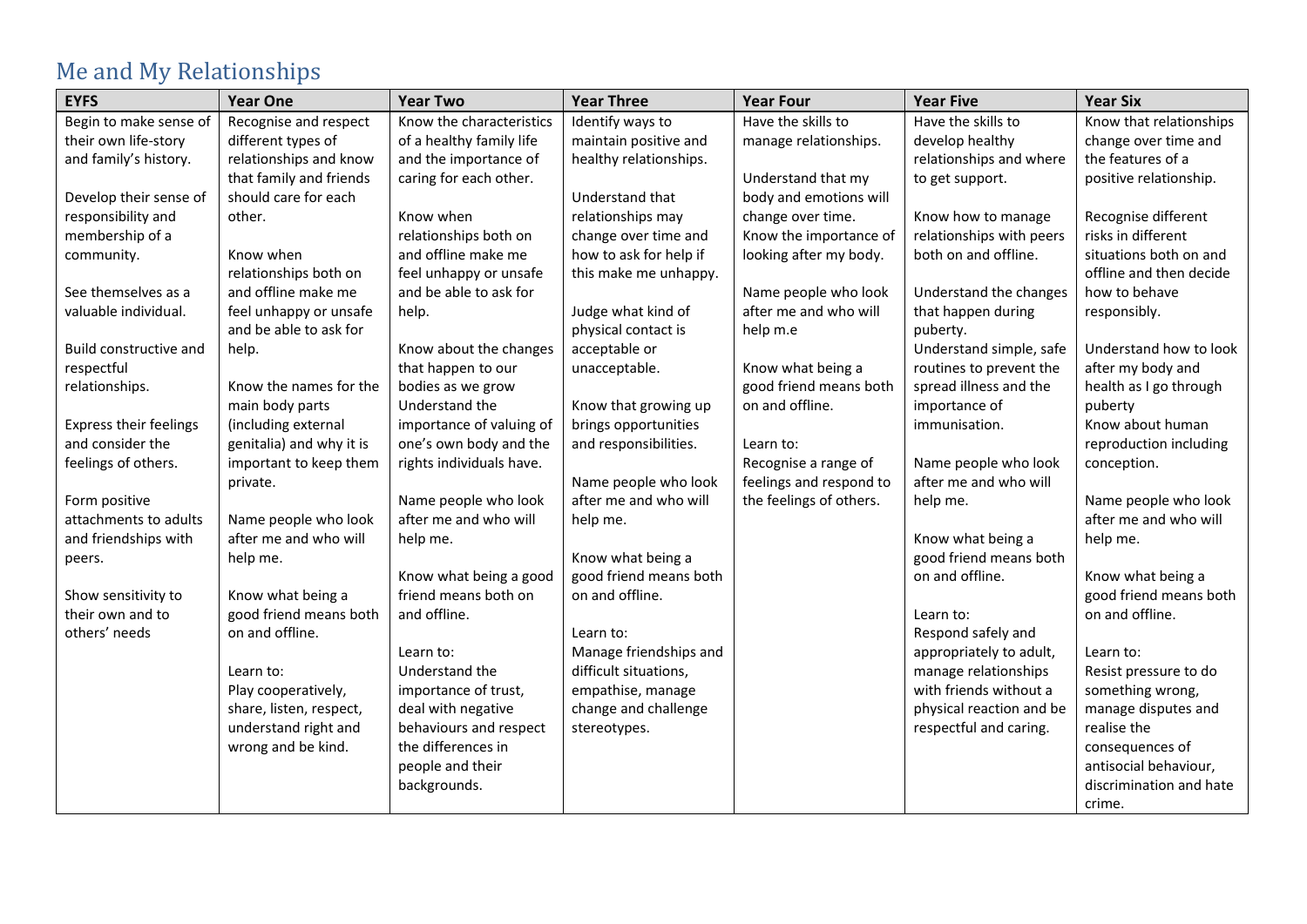# <span id="page-2-0"></span>Keeping Myself Safe

| <b>EYFS</b>             | <b>Year One</b>          | <b>Year Two</b>         | <b>Year Three</b>       | <b>Year Four</b>         | <b>Year Five</b>          | <b>Year Six</b>                                                 |
|-------------------------|--------------------------|-------------------------|-------------------------|--------------------------|---------------------------|-----------------------------------------------------------------|
| Develop their sense of  | Know that some           | Know that all drugs can | Know school rules for   | Know what risk means     | Know that drugs can be    | Make informed decisions in                                      |
| responsibility and      | substances can be        | be harmful if not used  | health and safety.      | and take responsibility  | legal and illegal and     | relation to medicines, alcohol,<br>tobacco, e-cigarettes, drugs |
| membership of a         | helpful, and some can    | properly.               |                         | for my own safety.       | recognise their risks.    | and other substances.                                           |
| community.              | be harmful.              |                         | Have techniques for     |                          |                           |                                                                 |
|                         |                          | Recognise what is right | resisting peer pressure | Recognise, predict and   | Understand how to deal    | Take responsibility for my                                      |
| Build constructive and  | Understand the need      | and wrong and deal with | and to manage risks.    | assess risk, relating to | with pressure to behave   | own safety.                                                     |
| respectful              | for rules and follow     | pressure to act in the  |                         | myself and others.       | in an unacceptable,       | Respond to challenges                                           |
| relationships.          | them.                    | wrong way.              | Demonstrate basic       |                          | unhealthy or risky way.   | involving risks.                                                |
|                         |                          |                         | safety procedures.      | Know how to get help     |                           |                                                                 |
| Form positive           | Understand that they     | Name a range of people  |                         | and how to call 999 in   | Identify strategies to    | Know that the pressure to<br>behave in risky way can come       |
| attachments to adults   | have a responsibility to | who can help, including |                         | an emergency.            | keep myself physically    | from a variety of sources.                                      |
| and friendships with    | keep themselves and      | in an emergency.        | Know basic first-aid    |                          | and emotionally safe.     |                                                                 |
| peers.                  | others safe.             |                         | procedures and where    | Display respectful       |                           | Know basic first aid                                            |
|                         |                          | Understand which        | to get help including   | behaviour online         |                           | procedures (including head<br>injuries) and where to get        |
| Show sensitivity to     | Know who to contact      | secrets are not good to | how to call 999.        | Have the skills to deal  | Understand that people    | help.                                                           |
| their own and to        | for help.                | keep.                   |                         | with manipulation        | on the internet may not   |                                                                 |
| others' needs           |                          |                         | Know how to adhere to   | Know that not            | be who they say and       | Be aware of online abuse and                                    |
|                         | Know that they do not    | Know that people may    | online safety rules.    | everything on the        | that people bully online. | its affects.                                                    |
| Have good knowledge     | have to keep secrets     | behave differently      |                         | internet is true.        |                           | Know the legal consequences                                     |
| of the local area and   | and what should be       | online.                 | Know how to report      |                          | Know how to manage        | for offensive online                                            |
| be able to talk about   | kept private.            |                         | concerns and get        | Know what to do if I     | requests online           | communication.                                                  |
| the town that they live |                          |                         | support online.         | access something that    | Recognise information     |                                                                 |
| in.                     | Recognise strangers and  |                         |                         | makes me unhappy or      | on the internet may not   | Manage requests and know<br>how my information is shared.       |
|                         | the dangers they pose.   |                         |                         | uncomfortable.           | be true.                  |                                                                 |
|                         |                          |                         |                         |                          |                           | Understand how the media                                        |
|                         | Know how to get help if  |                         |                         |                          | Know how to present       | may influence my opinions                                       |
|                         | something makes them     |                         |                         |                          | myself safely online and  | and choice.                                                     |
|                         | unhappy online.          |                         |                         |                          | protect my information.   | Know how use mobile phones                                      |
|                         |                          |                         |                         |                          |                           | responsibly.                                                    |
|                         |                          |                         |                         |                          | Know how to seek help     |                                                                 |
|                         |                          |                         |                         |                          | if anything happens to    | Recognise the responsibility I<br>have to keep myself and       |
|                         |                          |                         |                         |                          | me or a friend online.    | others safe and how to do it.                                   |
|                         |                          |                         |                         |                          |                           |                                                                 |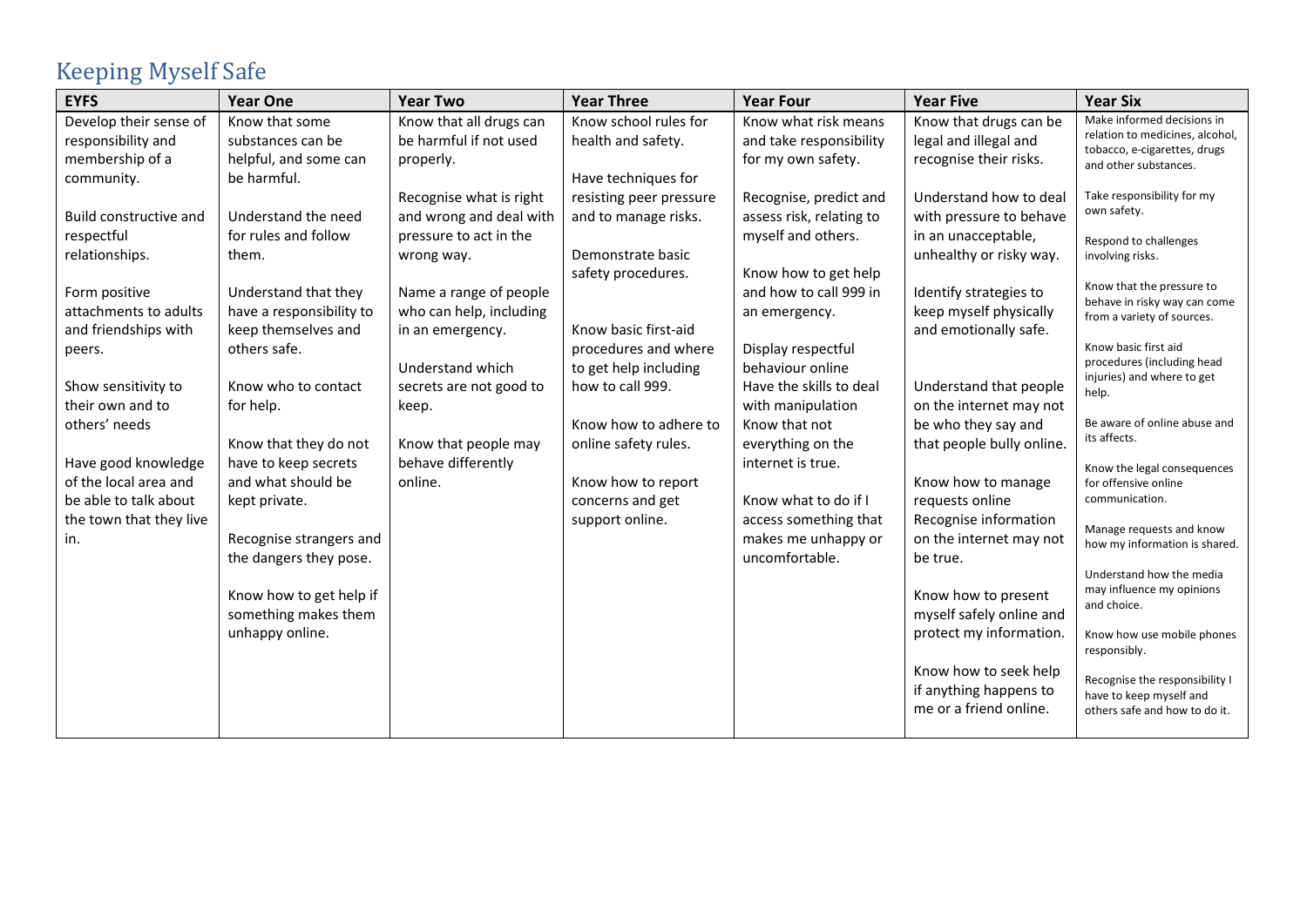# <span id="page-3-0"></span>My Healthy Lifestyle

| <b>EYFS</b>                   | <b>Year One</b>          | <b>Year Two</b>         | <b>Year Three</b>       | <b>Year Four</b>                             | <b>Year Five</b>          | <b>Year Six</b>                                |
|-------------------------------|--------------------------|-------------------------|-------------------------|----------------------------------------------|---------------------------|------------------------------------------------|
| <b>Express their feelings</b> | Know the importance of   | Know how diseases are   | Make choices about my   | Understand what is                           | Know what makes a         | Manage my time to to look                      |
| and consider the              | personal hygiene and     | spread and how they     | lifestyle to improve my | meant by a healthy diet                      | healthy lifestyle and the | after my mental and                            |
| feelings of others.           | learn how to keep        | can be controlled.      | health and well-being.  | and make informed                            | factors that affect       | physical health.                               |
|                               | clean.                   |                         |                         | choices about healthy                        | mental health.            | Recognise opportunities to                     |
| Show sensitivity to           |                          | Know what a healthy     | Know how to look after  | eating and exercising.                       |                           | make my own choices my                         |
| their own and to              | Know how to keep my      | lifestyle includes give | my mental wellbeing.    |                                              | Understand the            | health.                                        |
| others' needs.                | body healthy through     | examples of what I do   |                         | Identify some factors                        | importance of good oral   |                                                |
|                               | being active, healthy    | on a daily and on a     | Communicate my          | that affect physical,                        | hygiene, including        | Understand the impact of                       |
|                               | eating, getting enough   | regular basis to keep   | feelings to others,     | mental and emotional                         | regular visits to the     | growth and adolescence.                        |
|                               | rest, dental health, sun | myself healthy.         | recognise how others    | health.                                      | dentist.                  |                                                |
|                               | protection and looking   |                         | show feelings and how   |                                              |                           | Understand the risks                           |
|                               | after my emotional       | Recognise and name a    | to respond.             | Understand how to                            | Deal positively with my   | associated with an                             |
|                               | wellbeing.               | range of feelings and   |                         | reduce the risk of sun                       | feelings and recognise a  | unhealthy lifestyle.                           |
|                               |                          | understand that we all  | Understand how others   | damage.                                      | range of emotions in      | Understand early signs of                      |
|                               | Talk about my emotions   | experience emotions.    | may react to change.    |                                              | others.                   | physical illness.                              |
|                               | and recognise them in    |                         |                         | Understand a range of                        |                           |                                                |
|                               | others.                  | Have simple strategies  |                         | feelings and how these                       | Understand what           | Understand how to reduce                       |
|                               |                          | to manage my feelings.  |                         | make me feel.                                | resilience is and how to  | the risk of sun damage,                        |
|                               | Know what makes me       |                         |                         |                                              | develop it                | including skin cancer.                         |
|                               | happy and how to         | Identify ways of        |                         | Have a range of                              | Resolve differences by    |                                                |
|                               | maintain this.           | managing change.        |                         | strategies for managing                      | making choices.           | Recognise that I may<br>experience conflicting |
|                               |                          |                         |                         | and controlling strong                       |                           | emotions.                                      |
|                               | Understand change and    |                         |                         | feelings and emotions.                       | I know some of the        |                                                |
|                               | have ways of dealing     |                         |                         |                                              | ways of dealing with the  | Have an understanding of                       |
|                               | with it.                 |                         |                         | Respond appropriately                        | feelings that sometimes   | mental ill health and how                      |
|                               |                          |                         |                         | to other people's                            | arise from changes.       | important it is for people                     |
|                               |                          |                         |                         | feelings.                                    |                           | to get early help.                             |
|                               |                          |                         |                         | Make some changes                            |                           | Understand how the                             |
|                               |                          |                         |                         | quickly and easily but                       |                           | media can have an effect                       |
|                               |                          |                         |                         | also understand that                         |                           | on health                                      |
|                               |                          |                         |                         |                                              |                           |                                                |
|                               |                          |                         |                         | some changes are hard<br>and can take a long |                           | I know how change can                          |
|                               |                          |                         |                         | time.                                        |                           | impact with our feelings of                    |
|                               |                          |                         |                         |                                              |                           | belonging.                                     |
|                               |                          |                         |                         |                                              |                           |                                                |
|                               |                          |                         |                         |                                              |                           |                                                |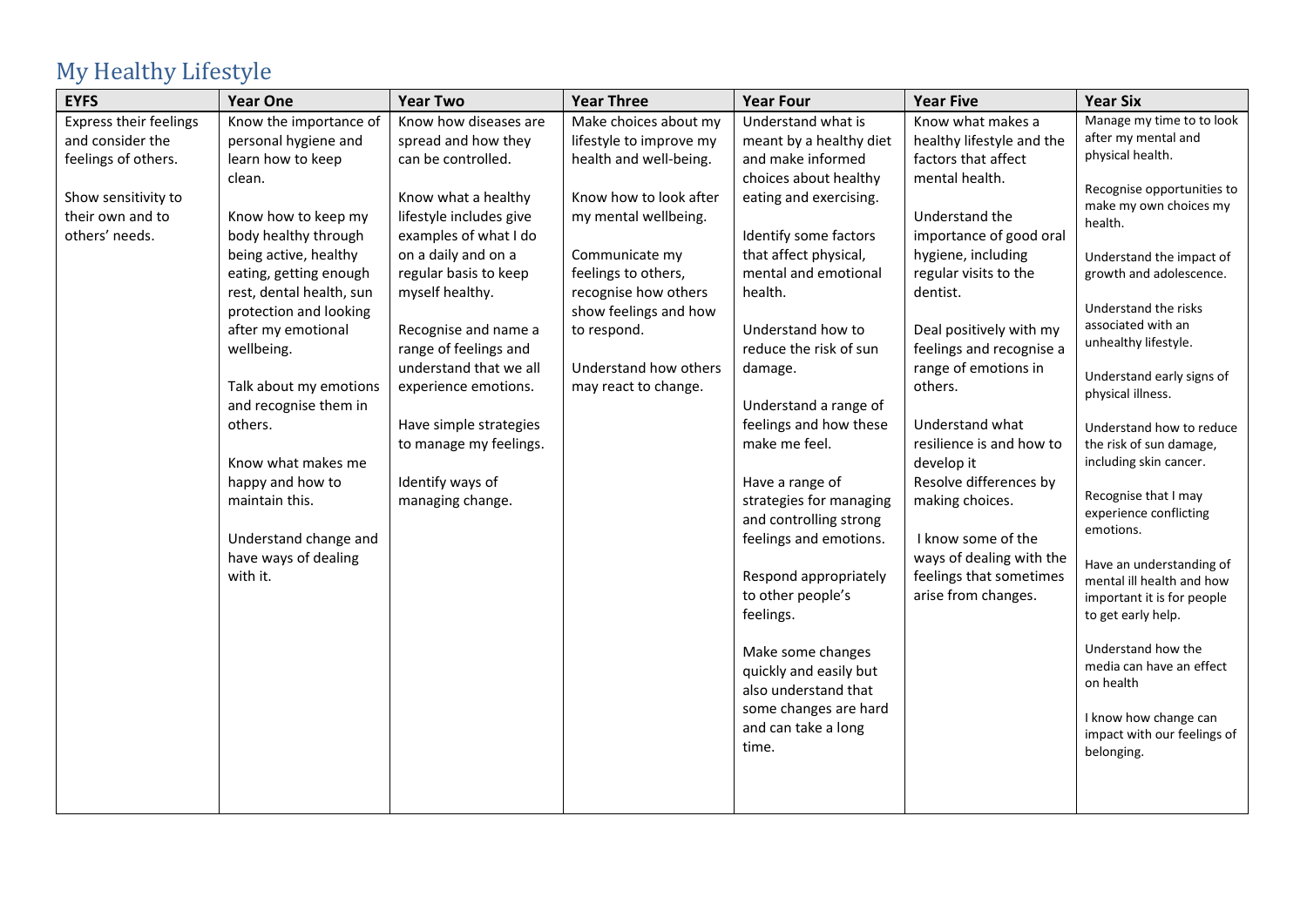# <span id="page-4-0"></span>Me and My Future

| <b>EYFS</b>             | <b>Year One</b>          | <b>Year Two</b>        | <b>Year Three</b>       | <b>Year Four</b>         | <b>Year Five</b>         | <b>Year Six</b>                         |
|-------------------------|--------------------------|------------------------|-------------------------|--------------------------|--------------------------|-----------------------------------------|
| Talk about the lives of | Understand how notes     | Understand other       | Understand how money    | Understand that people   | Differentiate between    | Know that people buy                    |
| the people around       | and coins are used to    | methods of paying for  | that money is earnt and | have different financial | essentials and desires - | things online and have                  |
| them and their roles in | pay for things.          | things.                | that decisions have to  | circumstances and        | needs and wants and      | online bank accounts and                |
| society.                |                          |                        | be made on how it is    | values to money.         | understand value for     | passwords to keep money<br>safe.        |
|                         | Describe the work that   | Explain the difference | spent.                  |                          | money.                   |                                         |
| Have good knowledge     | people do in my family,  | between needs and      |                         | Understand how to look   |                          | Describe how people's                   |
| of the local area and   | my school and where I    | wants.                 | Be aware of why we      | after and save money.    |                          | careers are different                   |
| be able to talk about   | live.                    |                        | have charities.         |                          | Know and understand      | Reflect on what I have                  |
| the town that they live |                          | Be aware that everyone |                         |                          | how I can develop skills | learnt about careers, my                |
| in.                     | Identify positive things | does not have the same | Explain why people      | Explain how I will       | to make a contribution   | choices.                                |
|                         | about myself and set     | choices as me.         | work and the different  | develop skills for work  | in the future.           |                                         |
| See themselves as a     | simple goals.            |                        | jobs that people do.    | in the future.           |                          | Describe a range of local               |
| valuable individual.    |                          | Take into account what |                         |                          | Know that there are a    | businesses and how they<br>are run.     |
|                         |                          | others think about us. | Be aware that learning  | Identify my strengths,   | range of jobs.           |                                         |
|                         |                          |                        | choices will affect my  | areas for improvement    |                          | Understand that                         |
|                         |                          |                        | future options.         | and set high aspirations |                          | employers must treat all                |
|                         |                          |                        |                         | and goals.               | Know the importance of   | employees equally and                   |
|                         |                          |                        | Talk positively about   |                          | making a good            | that the law protects                   |
|                         |                          |                        | what I would like to do |                          | impression when going    | employees.                              |
|                         |                          |                        | in the future.          |                          | through a selection      |                                         |
|                         |                          |                        |                         |                          | process.                 | Understand that money                   |
|                         |                          |                        |                         |                          |                          | we earn also supports the<br>community. |
|                         |                          |                        |                         |                          |                          |                                         |
|                         |                          |                        |                         |                          |                          | Recognise and start to                  |
|                         |                          |                        |                         |                          |                          | demonstrate some of the                 |
|                         |                          |                        |                         |                          |                          | key qualities and skills that           |
|                         |                          |                        |                         |                          |                          | employers are looking for.              |
|                         |                          |                        |                         |                          |                          |                                         |
|                         |                          |                        |                         |                          |                          | Identify positive                       |
|                         |                          |                        |                         |                          |                          | achievements during my                  |
|                         |                          |                        |                         |                          |                          | time in Primary School.I                |
|                         |                          |                        |                         |                          |                          | Explain what I am worried               |
|                         |                          |                        |                         |                          |                          | about and what I am                     |
|                         |                          |                        |                         |                          |                          | looking forward to in Year              |
|                         |                          |                        |                         |                          |                          | 7.                                      |